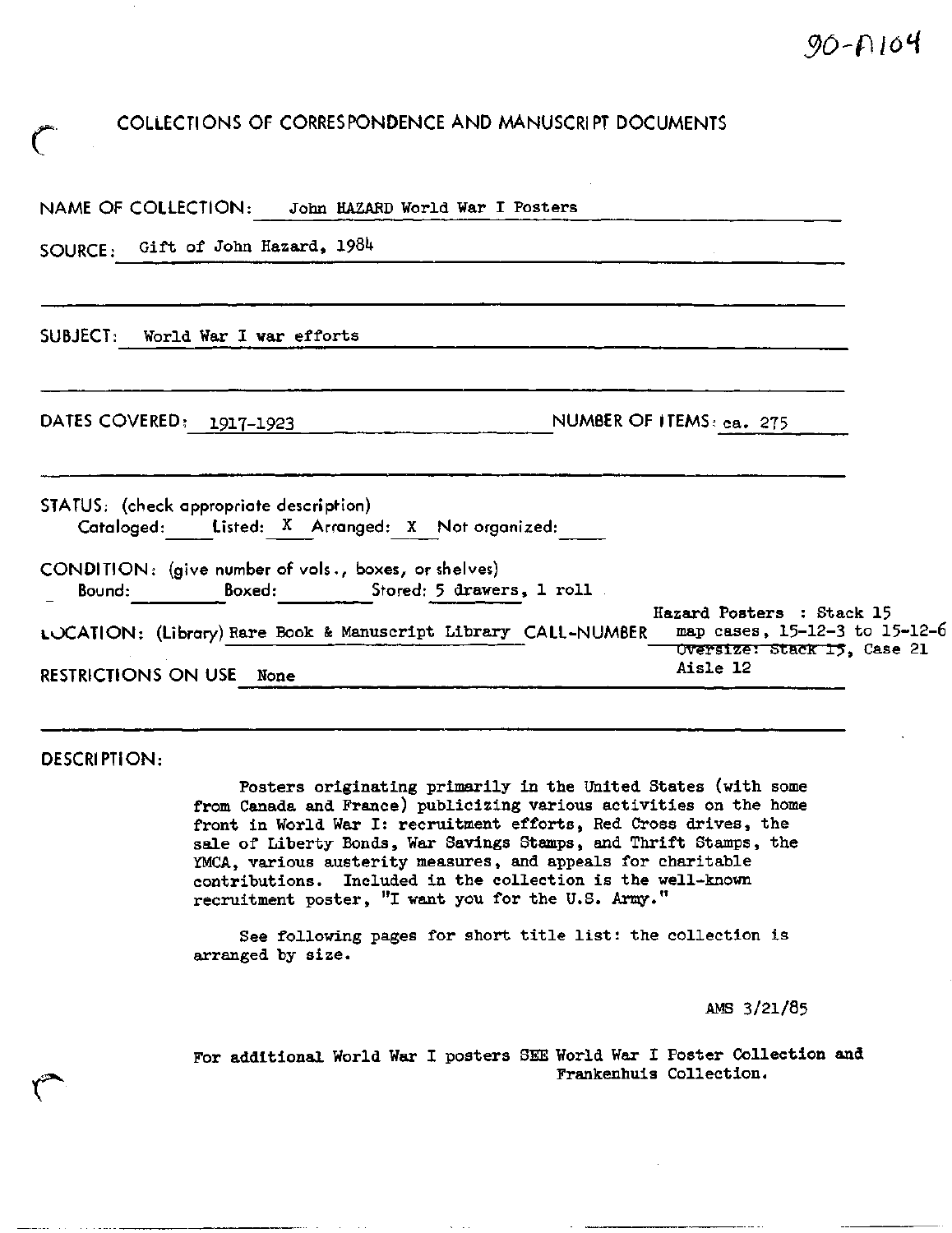## JOHN HAZARD

## WORLD WAR I POSTERS

- Folder 1: Literary Digest covers, February 17, 1917-June 23, 1918 (incomplete run)
- Folder 2: Literary Digest covers, July 13, 19l8-May 3, 1919 (incomplete run)
- Folder 3: "Gen. Ferdinand Foch" Syracuse Herald, September 8, 19l8 "Save a loaf of bread a week" "Eat more corn meal-rye flour ..." Recipes attached. "Eat more fish, eggs, cheese, poultry ..." "Fats are fuel for fighters..." "Sir - don't waste while your wife saves ..." 2 c. "Enlist today ... let Uncle Sam pay your wage ..." "War's innocent victims forced to wear burlap bags ..."  $\frac{1}{2}$  c. "I've had a great time on furlough ..." Recruiting series no. 5 "Au Comite de Syracuse, New York des 'Fatherless children of France' ..."

Folder  $\frac{1}{4}$ : "Help the work of reconstruction ..." "The greatest mother in the world - 3rd Red Cross Roll Call, Nov. 2-11th" "That liberty shall not perish from the earth ..." "My soldier ..." Stamps advertising War Stamps "1921" 2c . "Syracuse War Chest : 100%..." "We are buying W. S. S. to help  $\ldots$ " 3 c. "Buy U. S. Gov<sup>f</sup>t bonds of the Second Liberty Loan ..." "My soldier ..." 5 c. "W-S S" 2 c,

Folder 5: "Canada Thrift Stamps for sale here" "Spend sensibly and buy W S S" 22 c. "Thrift Stamps for sale here" 2 c. "W. S. S, War Savings Stamps for sale here" 6 c. "Subscriber Victory Liberty Loan ..." 3c . "Join CRed Cross3" Red Cross Magazine cover, December 1918 "Welcome home" "Little Americans do your bit ..." "A vote for CRed Cross] is a vote for humanity"  $2 c.$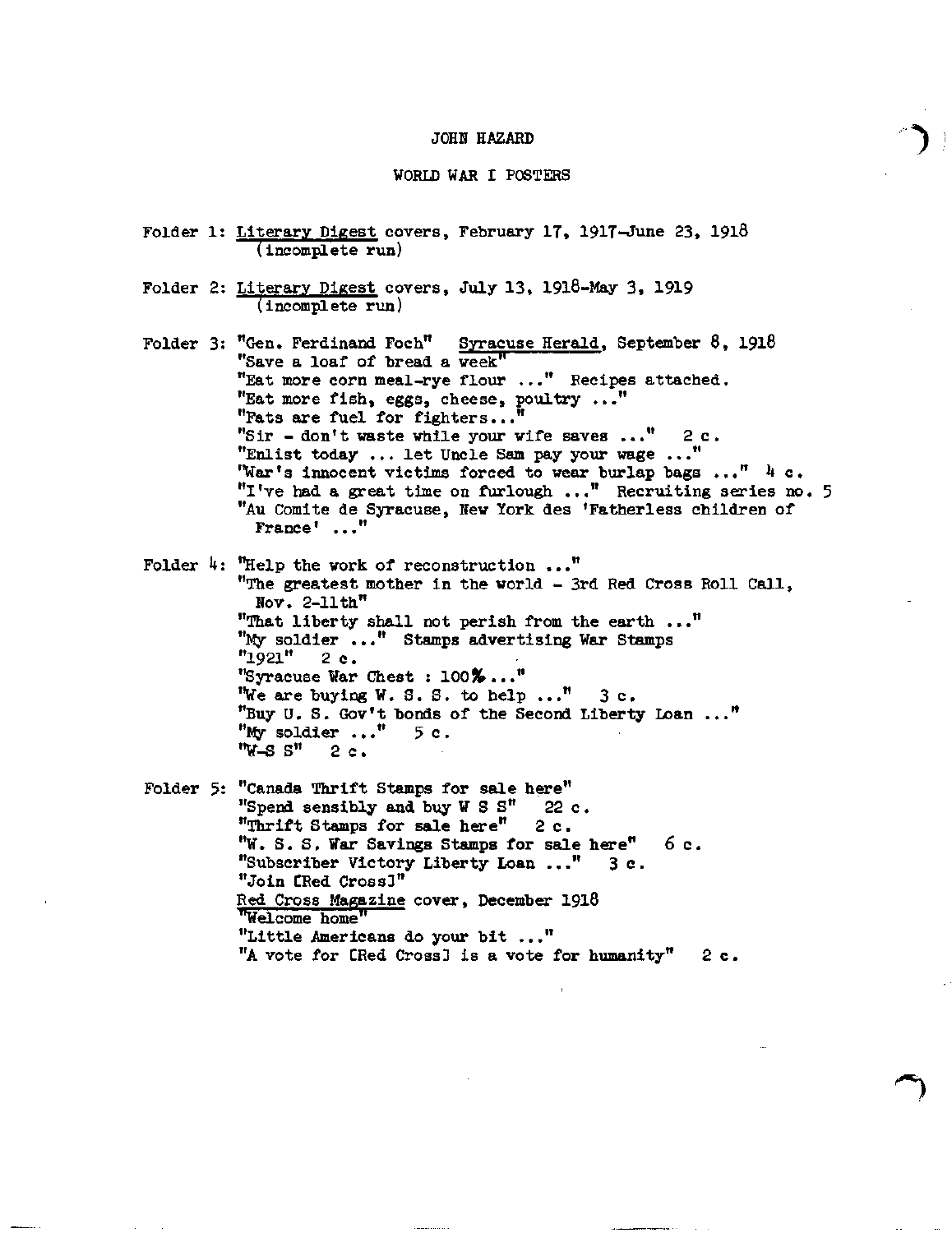Folder 6: "There! in peace as in war ..." "Third Red Cross Roll Call" "Milk—help the cow to lick the Kaiser ..." "Fourth Red Cross Roll Call ..." "Alsace-Lorraine ..." "Provide the sinews of war ..." "Join" "Lend!" "Help care for the sick at home  $\ldots$ "<br>"John J. Pershing" Syracuse Herald Syracuse Herald, March 31, 1918 Folder 7: "General John J. Pershing" New York American "Apply to post offices, banks, railway offices and stores for Thrift Stamps ..." 2c. "Join IRed CrossJ"  $2$  c. "Help send the nurse to the sick at home  $\ldots$ " "Sow the seeds of victory! ..." "Save and serve ...' "Do you drink milk? ..." "Win the next war now ..." Red Cross Magazine cover, February 1919 Folder 8: "Save the products of the land  $\ldots$ " 2c. "This is what God gives us  $\ldots$ ." 2c. "All they ask is your old clothes  $\ldots$ " 3 c. "Kosciuszko - Pulawski ... " "Double the third!"  $2 c.$ "America's food pledge — 20 million tons ... " "Blood or bread  $\ldots$ " 3 c.  $"$  Food will win the war ... "War rages in France  $\ldots$ " 2 $c$ . "Eat more corn, oats and rye ... Folder 9: "Food is ammunition ... " "Syracuse and Onondaga Co. War Chest" "Help him win by saving and serving  $\ldots$ " 4 c.  $^{\mathbf{n}}$ V<sup> $^{\mathbf{n}}$ </sup> 2 c. "La guerra alia fronte italiana ..." "La voix des ruines ..." "Orphelinat des armes ..." 3c . "L'Amerique lutte pour l'independance des deux mondes ..." "Know him by this sign  $--$  the medical caduceus ..." "Your opportunity — Army Ordnance Schools ... " Folder 10 : "First Division Regulars ... " "Join the Air Service ... " "For your boy ... " *k* c "Beat back the Hun..." 3 c. "Hold up your end'." "U, S. A. Bonds — Third Liberty Loan ... " "Canada War-Savings Stamps ... " f 75 for *fh* — Canada's War Savings pledge ... n "Help the work of reconstruction ... " "Help Canada secure business in foreign markets ... "

**C**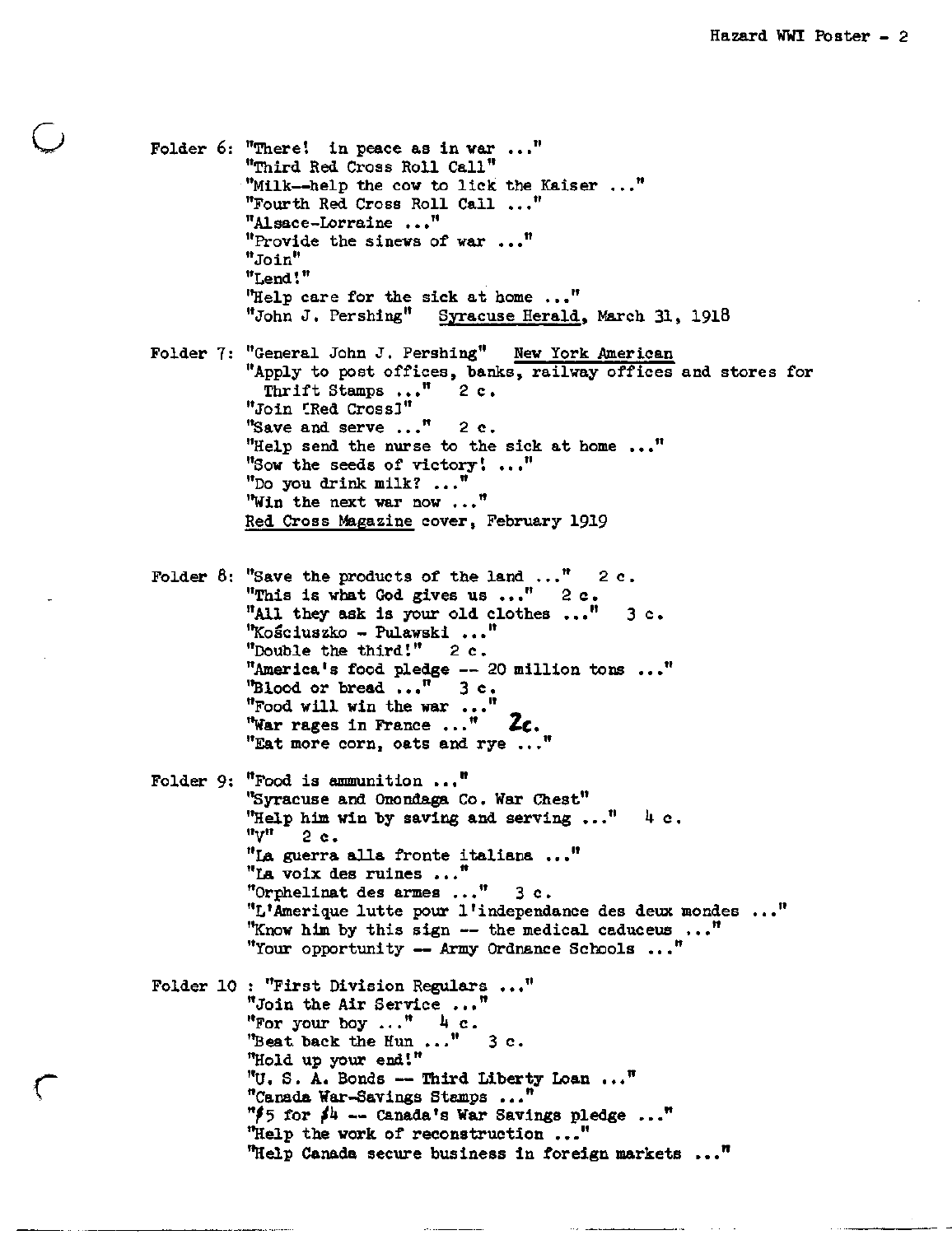Folder 11: "Buy Thrift Stamps ... "  $"$  <sup>1</sup>  $\overline{5}$  for  $\overline{7}$ <sup>4</sup> -- Make your dollars grow ..." "This baby had a mother's care ..." "Red Cross Home Service ... " "The America of tomorrow  $\ldots$ "Your CRed Cross3 ... " "Junior Red Cross — Training in citizenship ... " "Still the greatest mother in the world ... " "The W S S Idea ... " *k* c. "Remember ... and invest" Folder 12: "We have tried it  $\ldots$ ." 2 c. "Have the courage of your convictions ..." "Don't let swindlers persuade you to part with your Liberty Bonds ..." "Thrift is stored-up happiness  $\ldots$ " 2c. "War Savings Stamps and Thrift Stamps — Buy them here" "Keep it coming  $\ldots$ " 3 c. "United States of America War Savings Stamps ... on sale here" "Series of 1919 -- Thrift Stamps and Government Savings Stamps ..." "Boys and girls! You can help your Uncle Sam win the war ..." "They give their lives  $\ldots$ " 2 c. **2 c** Folder 13: "This couldn't happen ..." "Keep him free ..." "Help them — keep your War Savings pledge ... " 3 c. "Joan of Arc saved France ... " *h* c. "Battles give way to sports in  $A$ . E. F. ..." "Que veut l'Allemagne? ... " "Combattre avec la France c'est combattre pour soi ... " "Honneur à ceux qui donnent leur vie pour la liberté du monde 1918..." "Terre cultivée -- terre nourricière ..." "I pledge allegiace to my flag  $\ldots$ " Folder  $14:$  "Clear the way!! ..." 2 c 2c "Victory is a question of stamina "Cardinal Mercier has appealed ... "Hunger  $\ldots$ " 2 c. "Hun or home?  $\ldots$ " 2<sub>c</sub>. "Remember Belgium ..." 2c . "A club dinner—The spirit of War Camp Community Service. "Feed a fighter  $\ldots$ " 2 c. "The A.E.F. to the President ... " Folder 15: "The Hun  $--$  his mark ..." "Come on! Buy more Liberty Bonds" 2 c. "Remember the girl behind the man behind the gun...." "That liberty shall not perish from the earth ... "Hey fellows! Your money brings the books ..."  $2 c.$ "Buy Liberty Bonds ..." "Have you a Red Cross service flag? 1918" "The Girl Reserves of the Y. W. C. A. ..." "invitations to homes and entertainments ..."